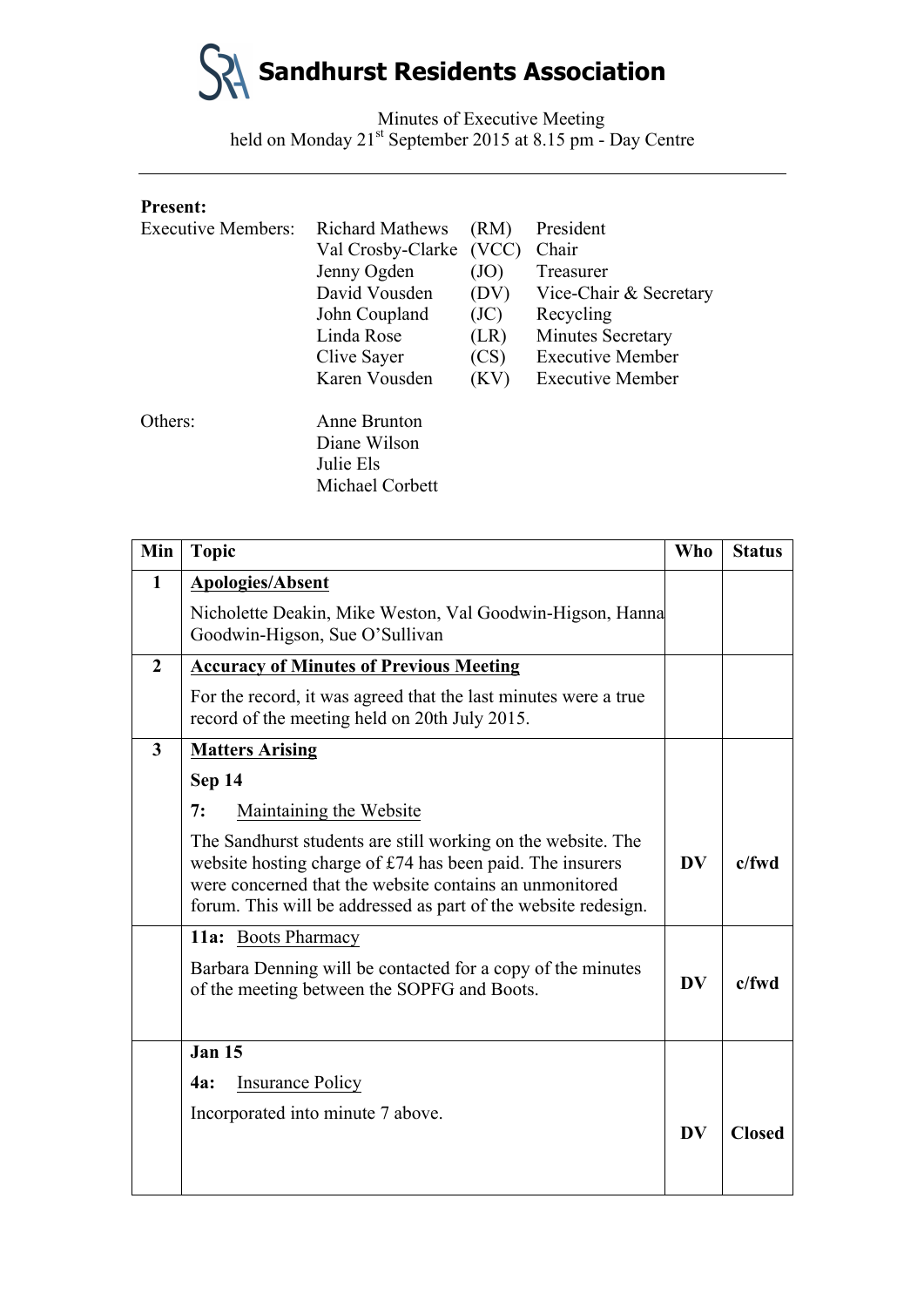## **Sandhurst Residents Association**

Minutes of Executive Meeting

held on Monday 21<sup>st</sup> September 2015 at 8.15 pm - Day Centre

| Min | <b>Topic</b>                                                                                                                                                                                                                                                                                                                                                                                                                                                                                                                                                                                                    | <b>Who</b>             | <b>Status</b> |
|-----|-----------------------------------------------------------------------------------------------------------------------------------------------------------------------------------------------------------------------------------------------------------------------------------------------------------------------------------------------------------------------------------------------------------------------------------------------------------------------------------------------------------------------------------------------------------------------------------------------------------------|------------------------|---------------|
|     | <b>Feb 15</b><br>10a: H4 Designations                                                                                                                                                                                                                                                                                                                                                                                                                                                                                                                                                                           |                        |               |
|     |                                                                                                                                                                                                                                                                                                                                                                                                                                                                                                                                                                                                                 |                        |               |
|     | The planning committee will consider the non-compliance at<br>4 Greenways at their next meeting.                                                                                                                                                                                                                                                                                                                                                                                                                                                                                                                | <b>SOS</b>             | $c$ /fwd      |
|     | 11a: Flooding on Shepherds Meadow Path                                                                                                                                                                                                                                                                                                                                                                                                                                                                                                                                                                          |                        |               |
|     | The flooding on the path on the East side of Shepherds<br>Meadow is still bad, especially after the recent rain. The<br>reparation work is being looked at.                                                                                                                                                                                                                                                                                                                                                                                                                                                     | $\overline{\text{CS}}$ | c/fwd         |
|     | <b>Jul 15</b>                                                                                                                                                                                                                                                                                                                                                                                                                                                                                                                                                                                                   |                        |               |
|     | <b>Sandhurst Day Centre Shop</b><br>$5a$ :                                                                                                                                                                                                                                                                                                                                                                                                                                                                                                                                                                      |                        |               |
|     | A donation towards the cost of installing a CCTV system in<br>the Day Centre shop has been requested. The shop is<br>experiencing increasing problems with litter being dumped in<br>the front entrance of the shop out of hours. This has to be<br>disposed of at the shop's expense. The system will comprise a<br>camera at the front of the shop, with images of evidential<br>quality, TV screen and software. The Day Centre will add to<br>the funds to include a camera at the rear of the shop, although<br>the problem is markedly less there.<br>Further details of the costs are being established. | <b>DV</b>              | $c$ /fwd      |
|     | Recycling Stakeholder Group<br>8a:                                                                                                                                                                                                                                                                                                                                                                                                                                                                                                                                                                              |                        |               |
|     | The stakeholder group have not received information from<br>Re3 for some while. Paul Bettison offered to query this with<br>the Re3 chairwoman. No response has yet been received from<br>Re3.                                                                                                                                                                                                                                                                                                                                                                                                                  | JC                     | c/fwd         |
|     | Visit to Lakeside processing plant<br>8b:                                                                                                                                                                                                                                                                                                                                                                                                                                                                                                                                                                       |                        |               |
|     | Paul Bettison offered to arrange a visit to the Lakeside plant,<br>where waste is processed to produce $1/3$ of the daily<br>electricity needs for Heathrow airport.                                                                                                                                                                                                                                                                                                                                                                                                                                            | JC                     | $c$ /fwd      |
|     | 10a: Planning Lists                                                                                                                                                                                                                                                                                                                                                                                                                                                                                                                                                                                             |                        |               |
|     | Investigate the time and usefulness of producing a list of the<br>planning decisions across BFBC rather than just the Sandhurst<br>Ward. After a trial run, it was decided to leave the listing as<br>being for planning decisions made in the last month for all<br>STC Wards.                                                                                                                                                                                                                                                                                                                                 | LR                     | closed        |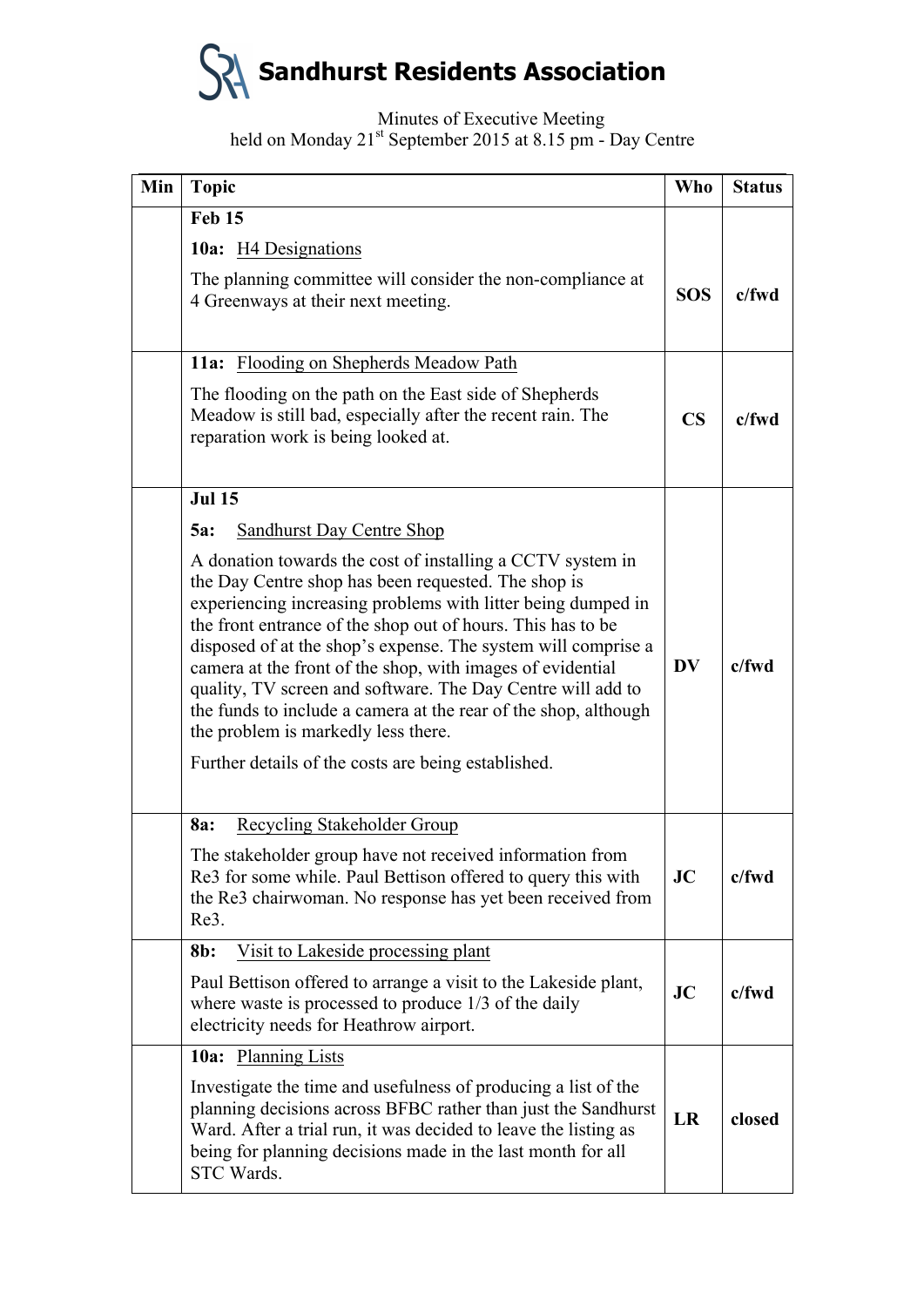

#### Minutes of Executive Meeting held on Monday 21<sup>st</sup> September 2015 at 8.15 pm - Day Centre

| Min                     | <b>Topic</b>                                                                                                                                                                                                                                                                                                                             | <b>Who</b> | <b>Status</b> |
|-------------------------|------------------------------------------------------------------------------------------------------------------------------------------------------------------------------------------------------------------------------------------------------------------------------------------------------------------------------------------|------------|---------------|
|                         | 11a: Litter on the Park                                                                                                                                                                                                                                                                                                                  |            |               |
|                         | A resident has reported that groups of school children are<br>taking large pizzas and boxes of beer over to the park after<br>school for partying. While it is good to see the park being<br>used, there is a large amount of unpleasant and dangerous<br>litter being left behind, including uneaten pizzas and broken<br>beer bottles. |            |               |
|                         | Grounds men on the park have to clear the rubbish on the<br>early morning to ensure the park is safe to use during the day.<br>The culprits have been spoken to by grounds men, but<br>received a rude and abusive response.                                                                                                             |            |               |
|                         | The matter was high lighted in the Chairman's section of the<br>magazine.                                                                                                                                                                                                                                                                | <b>MW</b>  | closed        |
| $\overline{\mathbf{4}}$ | <b>Treasurer's Report</b>                                                                                                                                                                                                                                                                                                                |            |               |
|                         | Figures as at end of August 2015:                                                                                                                                                                                                                                                                                                        |            |               |
|                         | <b>Current Account</b><br>£3,210.53                                                                                                                                                                                                                                                                                                      |            |               |
|                         | Reserve Account<br>£34,393.22                                                                                                                                                                                                                                                                                                            |            |               |
|                         | <b>Total</b><br>£37,603.75                                                                                                                                                                                                                                                                                                               |            |               |
|                         | All outstanding bills have been settled                                                                                                                                                                                                                                                                                                  |            |               |
| 5                       | <b>Donations</b>                                                                                                                                                                                                                                                                                                                         |            |               |
|                         | Nothing to report                                                                                                                                                                                                                                                                                                                        |            |               |
| 6                       | <b>Magazine</b>                                                                                                                                                                                                                                                                                                                          |            |               |
|                         | Very good edition with a lovely Monet style cover.                                                                                                                                                                                                                                                                                       |            |               |
|                         | For clarity, ND's title will be Composition Editor, as she puts<br>all the articles together into the magazine format. MD will be<br>known as Copy Editor, as he accepts and edits the individual<br>articles.                                                                                                                           |            |               |
|                         | All letters and articles for publication should be sent to the<br>Copy Editor.                                                                                                                                                                                                                                                           |            |               |
| 7                       | Website                                                                                                                                                                                                                                                                                                                                  |            |               |
|                         | Nothing to report                                                                                                                                                                                                                                                                                                                        |            |               |
| 8                       | Recycling                                                                                                                                                                                                                                                                                                                                |            |               |
|                         | Nothing to report                                                                                                                                                                                                                                                                                                                        |            |               |
|                         |                                                                                                                                                                                                                                                                                                                                          |            |               |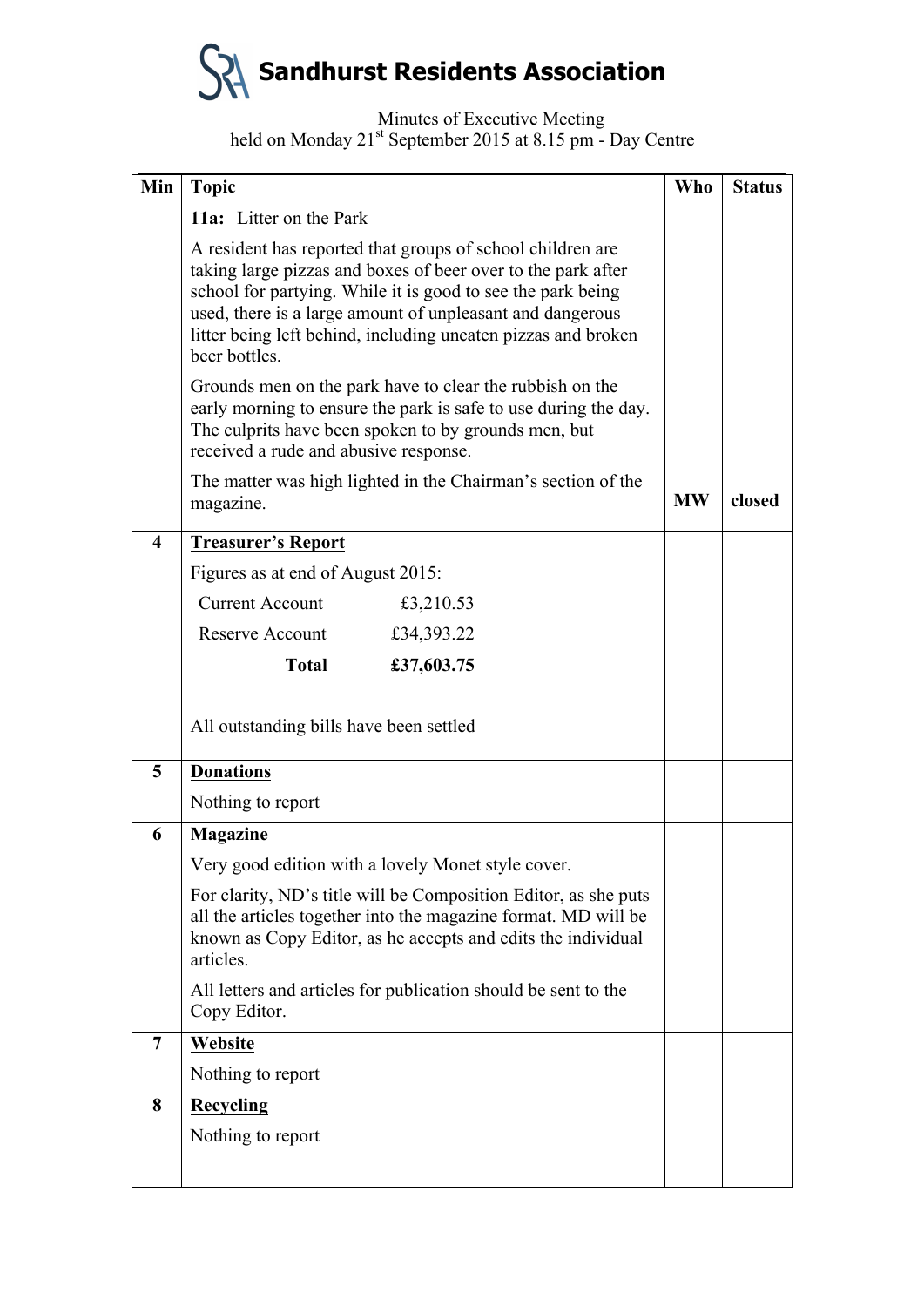# **Sandhurst Residents Association**

Minutes of Executive Meeting held on Monday 21<sup>st</sup> September 2015 at 8.15 pm - Day Centre

| Min | <b>Topic</b>                                                                                                                                                                                                                                              | Who        | <b>Status</b> |
|-----|-----------------------------------------------------------------------------------------------------------------------------------------------------------------------------------------------------------------------------------------------------------|------------|---------------|
| 9   | <b>Projects</b>                                                                                                                                                                                                                                           |            |               |
|     | Nothing to report                                                                                                                                                                                                                                         |            |               |
| 10  | Planning                                                                                                                                                                                                                                                  |            |               |
|     | Nothing to report                                                                                                                                                                                                                                         |            |               |
| 11  | AOB:                                                                                                                                                                                                                                                      |            |               |
| 11a | It is usual for photos of the new councillors to be included in<br>the STC Newsletter, but this has been overlooked. They will<br>be included in the next edition.                                                                                        | <b>VCC</b> |               |
|     | The Neighbourhood plan is making very slow progress. Jean<br>Bettison has been appointed as Chairman and Dale Birch as<br>Vice Chairman.                                                                                                                  |            |               |
|     | DV made an application to his company's funding scheme on<br>behalf of playgrounds in Sandhurst for funding for<br>improvements. Discussions have been held with STC and a<br>decision is expected in the new year. Many thanks to DV for<br>his efforts. |            |               |
|     | The meeting closed at 9:25pm.                                                                                                                                                                                                                             |            |               |
|     | <b>PLEASE NOTE:</b> owing to the Distributors Party being held<br>on October 19 <sup>th</sup> , the next Executive Committee meeting will<br>be held on November 16 <sup>th</sup> .                                                                       |            |               |